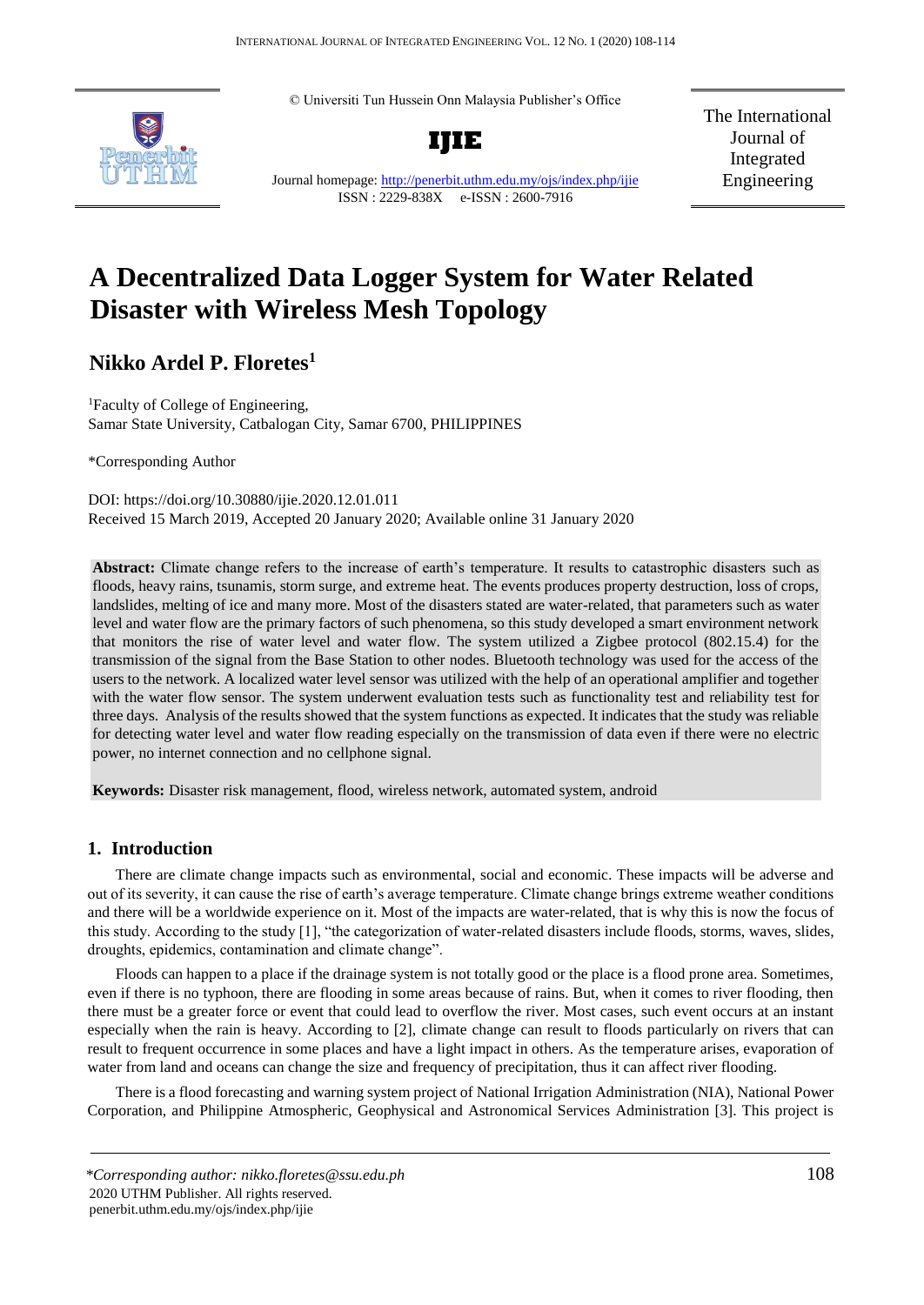Flood Forecasting and Warning System for Dam Operation (FFWSDO), wherein it mitigates flood damages by giving warning to the nearby communities because of dam operations. The said project was installed in five dam sites (Ambuklao and Binga dams in Agno River Basin, Magat Dam in the Cagayan River Basin, Angat and Pantabangan dams in the Pampanga River basin). Another project of DOST-PAGASA is Koica Project, wherein it is installed on rivers to monitor flood and it has an operation center as well as it has warning facilities (siren and voice) backed by Korean technology [4].

The main drawbacks of the said systems were some of the equipment was not functioning, the system had misconfiguration, there was a slow process of information distribution and a centralized system. Moreover, a problem can occur if there is an upcoming flood then there is a failure to transmit the data going to the equipment in giving warnings. Through this failure of transmitting the data, the data will not be received to give warning. On the other hand, system misconfiguration draws a lot of attention since it can result in miscommunication of the whole system. Large power consumption loss is inevitable because the system transmits data but no one receives it.

From the occurrence of the drawbacks of the equipment mentioned, the researcher developed a localized flood warning system and has features of smart environmental network and wireless mesh topology with real-time monitoring for fast data access. With this system, the transmission of data is consistent even if one node in the network malfunctions. With the utilization of a smart environment, it offers a stand-alone system for data acquisition and it scans the network first if there are nodes that are not good then there will be no data going to those malfunctioned nodes. It results in less power consumption. The said system can be accessed via the mobile application of the users to monitor flood even without Operation Center (Control Office). Therefore, the system is decentralized meaning the user can directly access the network for fast data information. This device can still operate even if there is no power from electric companies and no internet connection. And, the water level was anchored to [5], as Low is <0.5m, Moderate is 0.5m to 1.4m & High is  $>=1.5m$ .

### **2. System Design Setup**

#### **2.1 System Architecture**

**2.2 Project Setup** 

In Fig. 1, it illustrates the components used such as the input sensors (localized water level sensor by the use of an operational amplifier, water flow sensor), base station and nodes (Zigbee transceiver modules, microcontroller and Bluetooth module) and the mobile application. The first thing to do is to gather the data from the sensors, then transmit it to the Base Station, so that it can transmit to the nodes. Then the nodes processed the data by utilizing microcontrollers and send it to the Bluetooth modules so that the users can access the data. There is a mobile application that is dedicated to access the data in the network.



**Fig. 1 - Block diagram of the system** 



 **Fig. 2 - Design Setup of the Whole System** 

Referring to Fig. 2, it starts when the device gathered the data about the water level and flow rate on the Base Station. After which, the device transmitted the data to the nodes (Node 1 and Node 2) so that the mobile phones with the mobile application can access the data. This platform has become public or an open access so that all users can monitor the data about the events happening. Moreover, normal users such as citizens can access also the data. They could be prepared if there would be an upcoming disaster since there would be a warning on the data stored in the network. There are cases that there are no internet connection, no power, and no cellphone signal and from that, the system can cope with it, so the users can still access the data.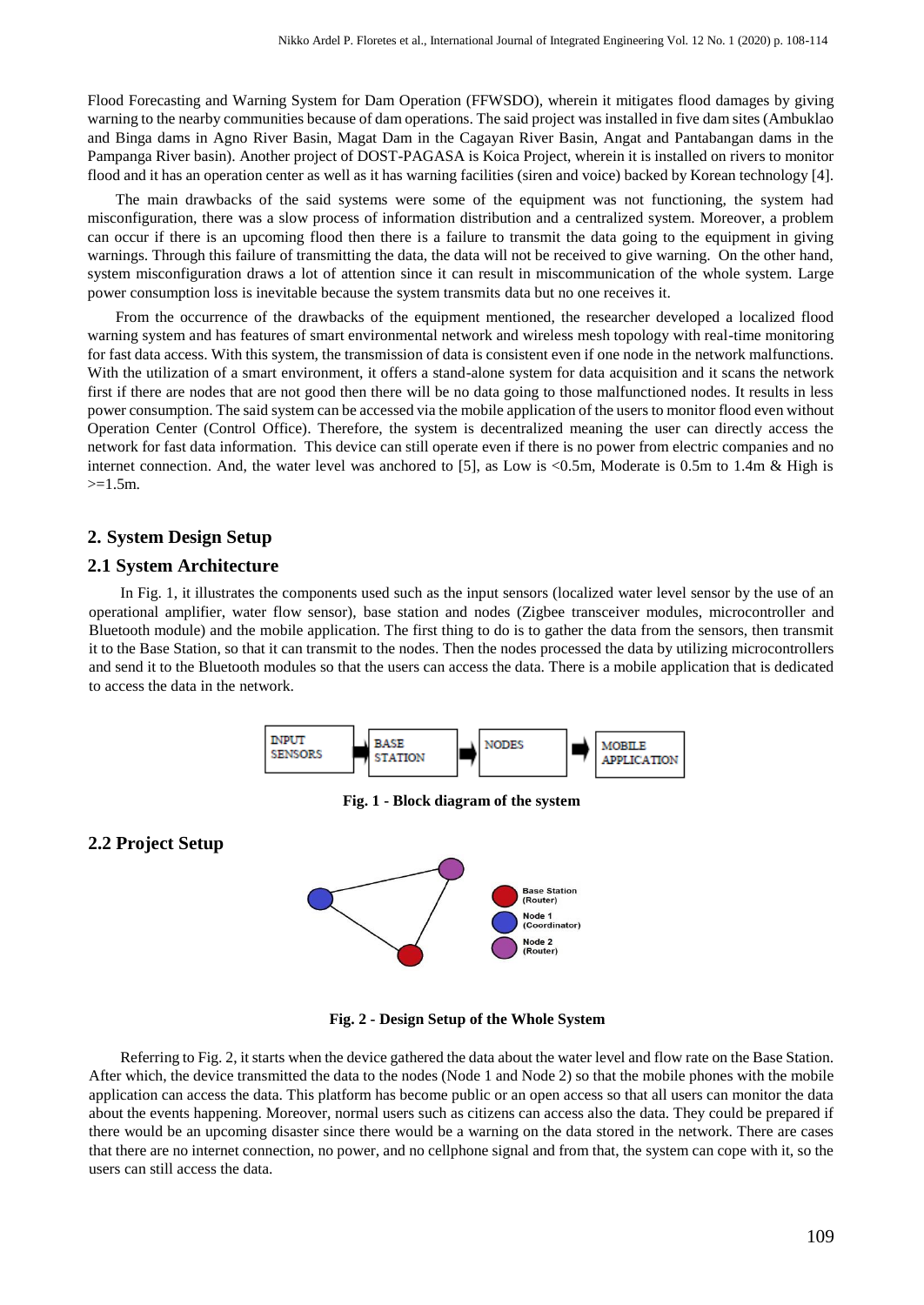In a network, there must be only one Coordinator and the rest can be Routers and End-Devices. In this case, if there are children (nodes) that would be added to the network then obviously the family will grow. Therefore, the more children the greater distance for the data transmission. Lastly, the Routers must connect first to the Coordinator.

### **2.3. Smart Environment and Wireless Mesh Topology**

The researcher used a smart environment and mesh topology for the system. According to [6], "a smart monitoring system when the environment itself becomes a self-monitoring and self-protecting environment that is aware of its current status with the possibility of an automatic alarm rising if some event occurred."

With the help of this environment, the analysis of transmitting data would be more power efficient if there are nodes that are malfunctioning. If there is a non-operative node, then the system will sense it and it will not transmit the data going to that malfunctioned node. So from that, there would be less power consumption on the transmission of data. Therefore, it tells that the network is smart because of its self-monitoring of network function that is also a built-in algorithm of the Zigbee modules. In addition, the system was also automated on the data acquisition of water level and flow rate as inputs.

The system used wireless mesh topology to transmit the data to the nodes since it cannot be stopped because it is a non-hierarchical type of transmission. The network can widen the area of scope by adding additional nodes. This study used 2 nodes since it is only for laboratory testing purposes.

Wireless mesh topology and a smart environment gave the system the features that made the reason for deploying it for water level monitoring and water flow reading on remote areas. The system consists of radio nodes organized in a mesh network.

## **2.4 System Components**

### **2.4.1 Water Level Sensor**

Fig. 3 shows a localized sensor that was made out of an operational amplifier that served as the water level sensor. It was connected to a microcontroller (Atmega328P-PU) for data analysis. It has a digital output that is suitable as input for the said microcontroller.



**Fig. 3 - Localized Water Level Sensor** 

### **2.4.2 Control Unit**

The microcontroller (Atmega328P-PU) was used in this study. It served as the control unit of the system, that it handles the data processing. It follows the original STK500 protocol for communication.

The features such as Analog and Digital pins were utilized, since the sensors should be connected to these types of pins to have communication.

#### **2.4.3 Transmitting Module**

This study used XBee modules as shown in Fig. 4 that operates in Zigbee protocol (802.15.4). These modules handled the long range communication between the Base Station and the nodes for the transmission of data. It operates an Outdoor/RF Line-of-Sight range of 1200 meters [7].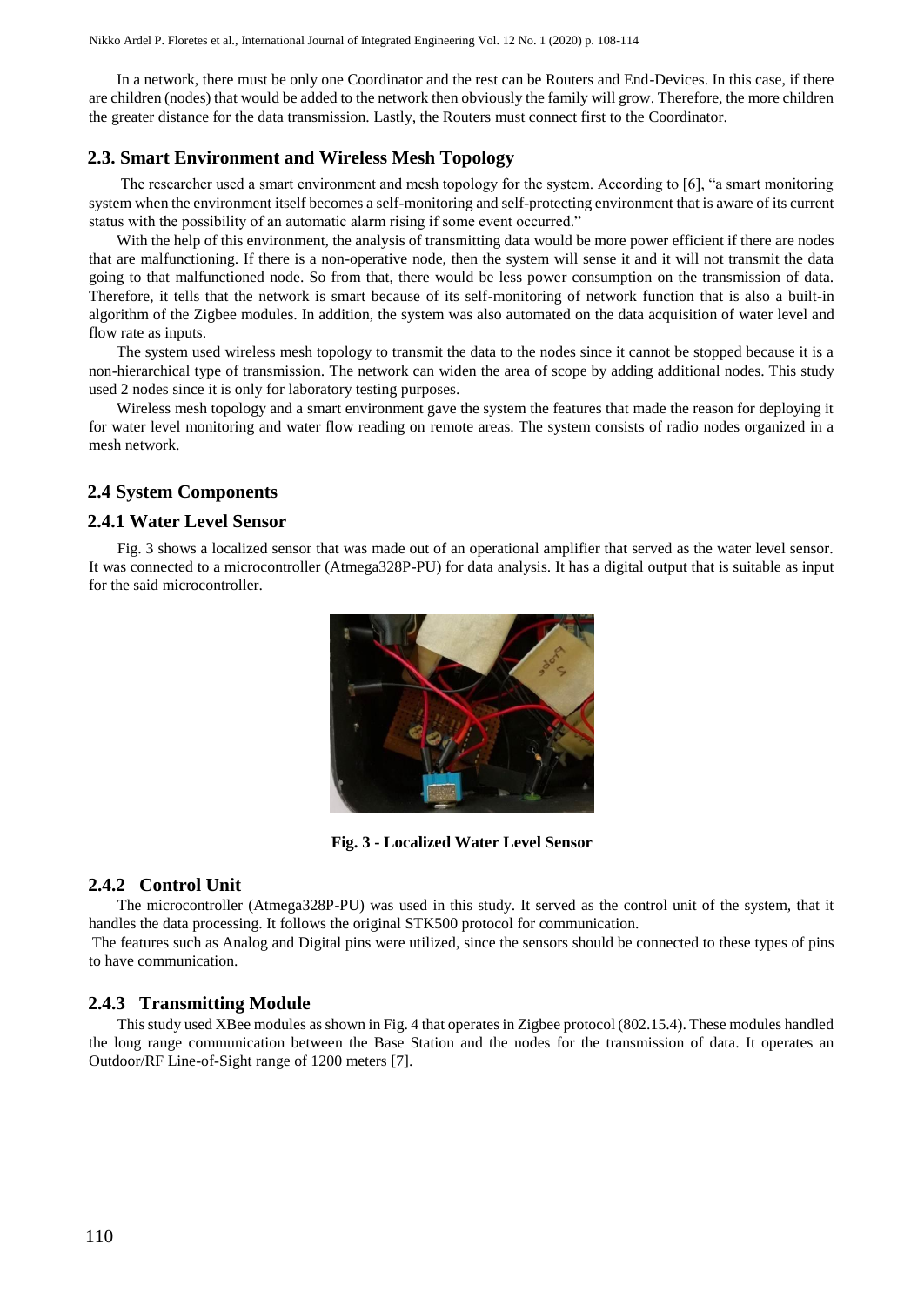

**Fig. 4 - XBee module** 

# **2.4.5 Communication Module**

This study utilized Bluetooth technology to serve as the gateway of the users to access the data in the network. They can connect their mobile phones with the mobile application installed that is exclusively dedicated to the device.

The target of this project is to have the said mobile application as a pre-installed app.

# **2.4.6 Water Flow Sensor**

The study used water flow sensor (YF-S201) for the reading on the flow rate as it follows the principle of "Hall effect". The unit for the water flow is in L/Hr and it is powered by 5-24 Vdc.

# **3. Evaluation Background of the System**

## **3.1 Testing of the Components**

The researcher calibrated the materials by conducting tests. For the water level sensor, it was tested on a container that has water if it can detect water variations. Water flow sensor was also tested by making the motor rotate and watch over the readings. For the RF modules, they were configured in order to communicate with the same network by using a software (XCTU). Bluetooth module was also configured together with the microcontroller if it can be detectable by mobile phones and can be connected as well. Furthermore, the whole system was developed as shown in Fig. 5



(a) Node 1 (b) Node 2 (c) Base station

**Fig. 5 - The Decentralized System** 

# **3.2 Data Gathering Procedure**

As for the data gathering, the researcher conducted the testing on the functions of the device such as to detect water level and water flow reading. At first, the researcher set the measurement for each level (Low, Medium and High) according to the Project NOAH's website on the flood tab [5]. The probes of the water level sensor were placed on a blue pipe with designated level of measurement.

The flow sensor was positioned at the bottom of the river. The researcher made a casing that was submersible since the said sensor was not designed for underwater purposes. Flow rate was recorded to the device as well as the water level reading and it reflects it to the mobile application developed by the author. Moreover, if the Retrieve button is pressed, the system will show the very first start of data logging as illustrated in Fig. 6 If the Delete button is pressed, automatically the data will be deleted. The time of the mobile application depends on the time of the mobile phone and it gives the exact data reading every second. The screen shows the water flow reading and water level, however they appear one at a time because of data transmission.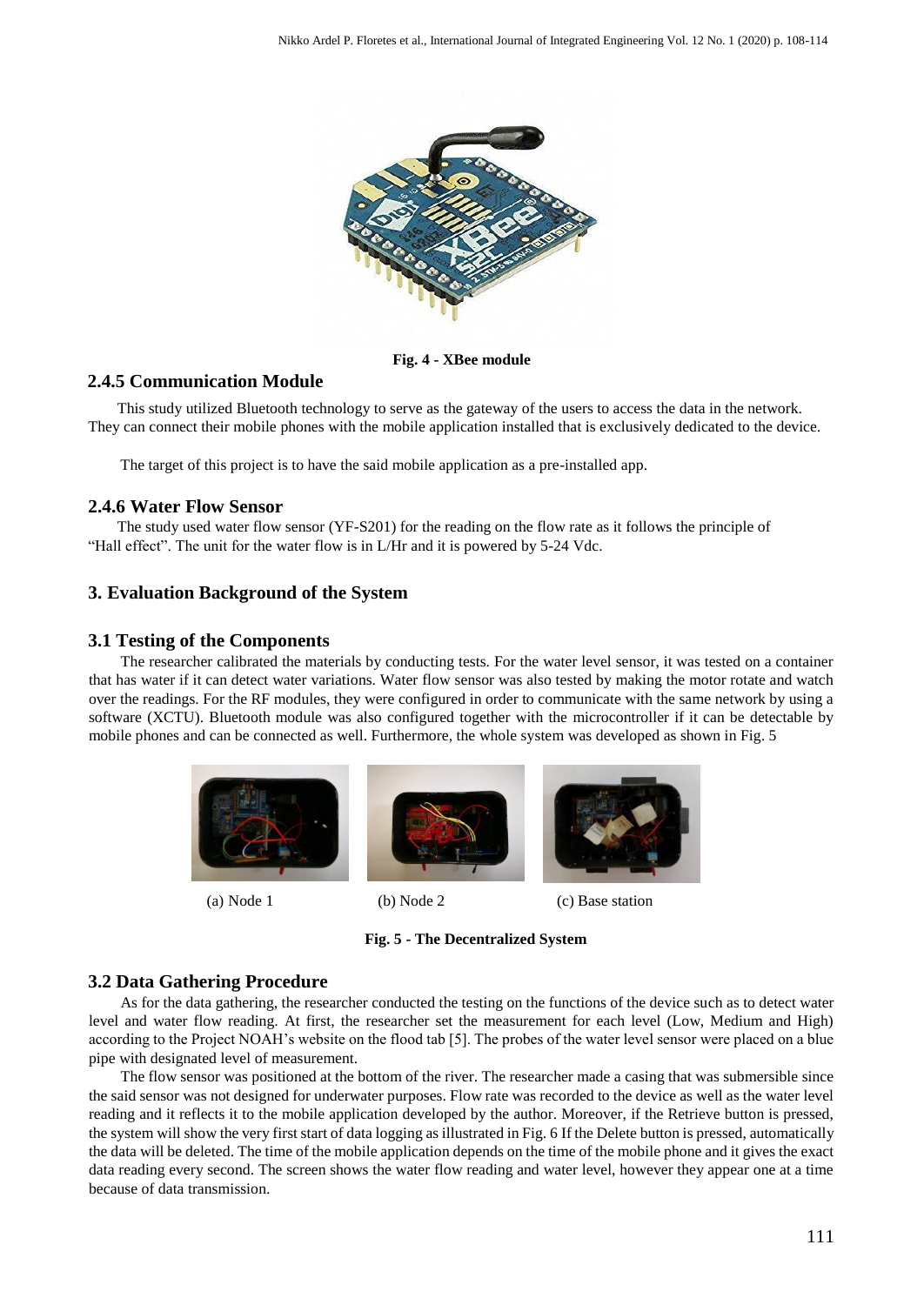Nikko Ardel P. Floretes et al., International Journal of Integrated Engineering Vol. 12 No. 1 (2020) p. 108-114

| <b>TMEDCO</b>                                  | % all 86% → 5:54 pm                            |  |  |  |
|------------------------------------------------|------------------------------------------------|--|--|--|
|                                                | <b>Data Logger For Water Related Disaster</b>  |  |  |  |
|                                                | 03/06/2018 05:54:24 pm                         |  |  |  |
|                                                | 24                                             |  |  |  |
| <b>Select</b>                                  | Format:                                        |  |  |  |
| <b>BT</b>                                      | [Date&Time]-[Water Flow][Water Level]          |  |  |  |
| Connected                                      | Legend:                                        |  |  |  |
|                                                | <b>Water Flow in L/Hr</b>                      |  |  |  |
| Retrieve                                       | High - Water Level is $> = 1.5$ m<br>(WARNING) |  |  |  |
| <b>Delete</b>                                  | Medium - Water Level is 0.5 - 1.4 m            |  |  |  |
|                                                |                                                |  |  |  |
|                                                | Developed by: Engr. Nikko Ardel P. Floretes    |  |  |  |
|                                                |                                                |  |  |  |
|                                                | 03/06/2018 05:54:07 pm-8                       |  |  |  |
| LOW                                            |                                                |  |  |  |
| #uponthisrock<br><b>RETRIEVED DATA:</b><br>LOW | 03/06/2018 05:54:08 pm-8                       |  |  |  |
|                                                | 03/06/2018 05:54:09 pm-24                      |  |  |  |
| <b>LOW</b>                                     |                                                |  |  |  |
| LOW                                            | 03/06/2018 05:54:10 pm-24                      |  |  |  |
|                                                | 03/06/2018 05:54:11 pm-24                      |  |  |  |
| LOW                                            |                                                |  |  |  |
| LOW                                            | 03/06/2018 05:54:12 pm-24                      |  |  |  |

**Fig. 6 - Mobile application of the System** 

#### **3.3 Test Installation of the System**

Fig. 7 shows the test setup of the whole system in the River. The product was placed at the Antiao River, Samar, Philippines to gather data without human intervention. The Base Station was installed beside the riprap in order to compound its foundation. It was limited to that part of the river.

The setup was conducted for three (3) days for the evaluation of the functions. Moreover, the actual installation was conducted during the first day of the evaluation.



**Fig. 7 - Test Setup in Antiao River** 

### **4. Experimental Results**

#### **4.1 Functionality Test**

The product was tested for three (3) consecutive days to test its functionality for pilot testing. Table 1 shows the data for the testing of the product. The results revealed that the data is consistent on giving information to the user via mobile application.

During the 24-hour period per day of testing, the researcher chose to limit the time to the interval of six (6) hours. The data were recorded in the memory storage of the mobile phone, by pressing a button on the mobile application the user can retrieve the logged data. The data were logged at the exact time as the time interval. A validated testing instrument was provided for the evaluation of the system.

| (a) First day of Evaluation |      |            |           |       |  |  |  |
|-----------------------------|------|------------|-----------|-------|--|--|--|
| <b>FUNCTIONS</b>            | 6:00 | $12:00$ NN | 6:00      | 12:00 |  |  |  |
|                             | AM   |            | <b>PM</b> | MN    |  |  |  |
| Water level<br>variations   | Low  | Moderate   | Low       | Low.  |  |  |  |
| Flow rate                   |      | 24         | 24        | 20    |  |  |  |
| L/Hr                        |      |            |           |       |  |  |  |

### **Table 1 Summary of the 3-Day Functionality Test**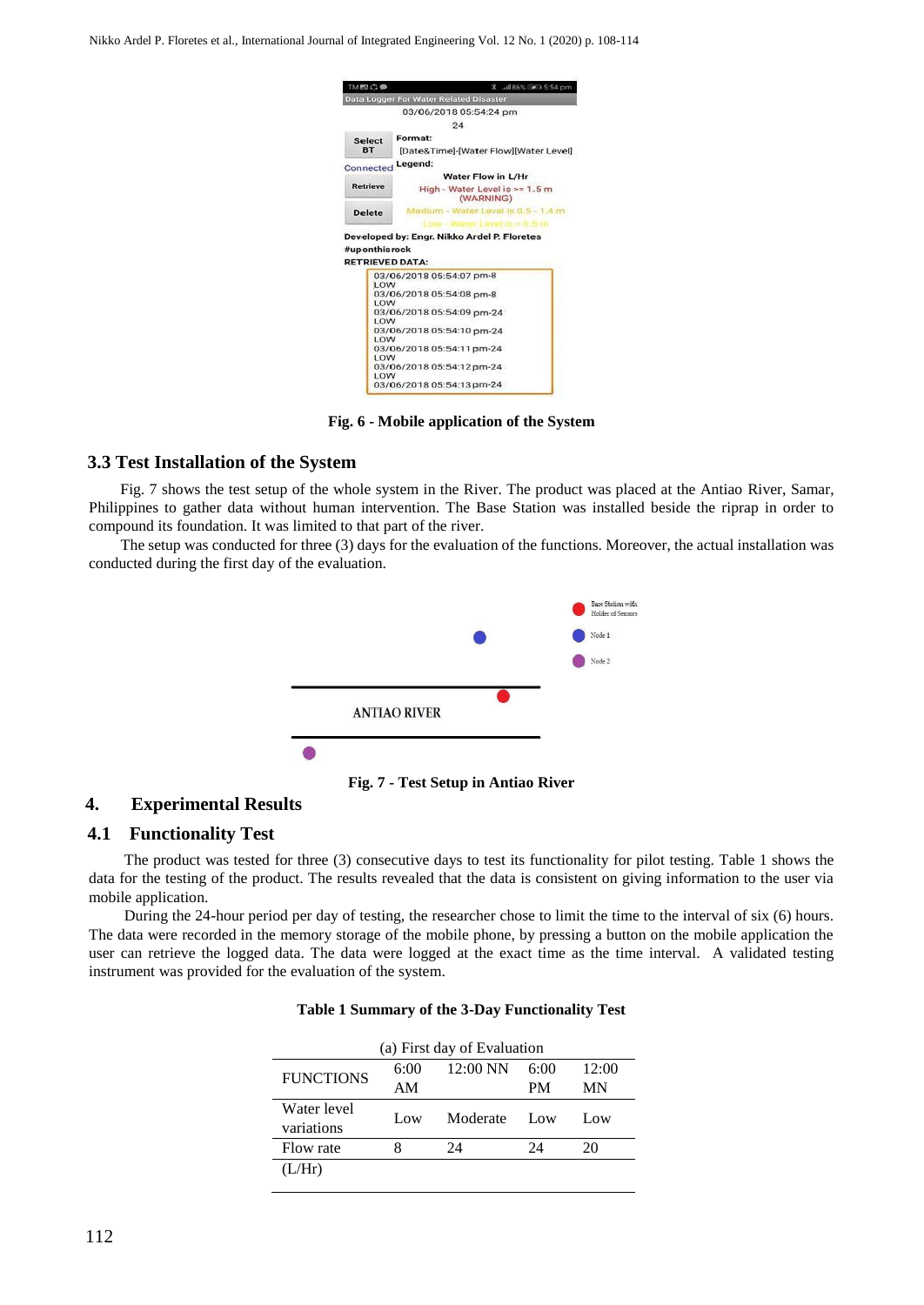| (b) Second day of Evaluation |      |            |           |           |  |  |  |
|------------------------------|------|------------|-----------|-----------|--|--|--|
|                              | 6:00 | $12:00$ NN | 6:00      | 12:00     |  |  |  |
| <b>FUNCTIONS</b>             |      |            |           | <b>MN</b> |  |  |  |
|                              | AM   |            | <b>PM</b> |           |  |  |  |
| Water level                  |      |            |           |           |  |  |  |
|                              | Low  | Moderate   |           | Low       |  |  |  |
| Low variations               |      |            |           |           |  |  |  |
| Flow rate                    |      |            |           |           |  |  |  |
|                              | 9    | 20         | 23        | 27        |  |  |  |
| (L/Hr)                       |      |            |           |           |  |  |  |
|                              |      |            |           |           |  |  |  |
| (c) Third day of Evaluation  |      |            |           |           |  |  |  |
|                              | 6:00 | 12:00 NN   | 6:00      | 12:00     |  |  |  |
| <b>FUNCTIONS</b>             |      |            |           | <b>MN</b> |  |  |  |
|                              | AM   |            | <b>PM</b> |           |  |  |  |
| Water level                  |      |            |           |           |  |  |  |
|                              | Low  | Moderate   |           | Low       |  |  |  |
| Low variations               |      |            |           |           |  |  |  |
| Flow rate                    |      |            |           |           |  |  |  |
|                              | 12   | 18         | 23        | 35        |  |  |  |
| (L/Hr)                       |      |            |           |           |  |  |  |

This graph in Fig. 8 presents the water level reading on the 3-day testing of the device. In this scenario, the water level variation depends on low tide and high tide. During the evaluation, the weather was fine. The medium level were reached during the 12 noon throughout the evaluation days. As referring to the calendar for the record of low tide and high tide, it tells that during those time the water level in the river starts to rise until it reached its maximum level. Moreover, after the High tide, the water level decreases and it started to Low tide.



**Fig. 8 - Logged Data for Water Level** 

Fig. 9 displays the different readings of the flow rate since Day 1 to Day 3. During the reading process, the value got zero in terms of its water flow because the river became still.



**Fig. 9 - Logged Data for Flow Rate**